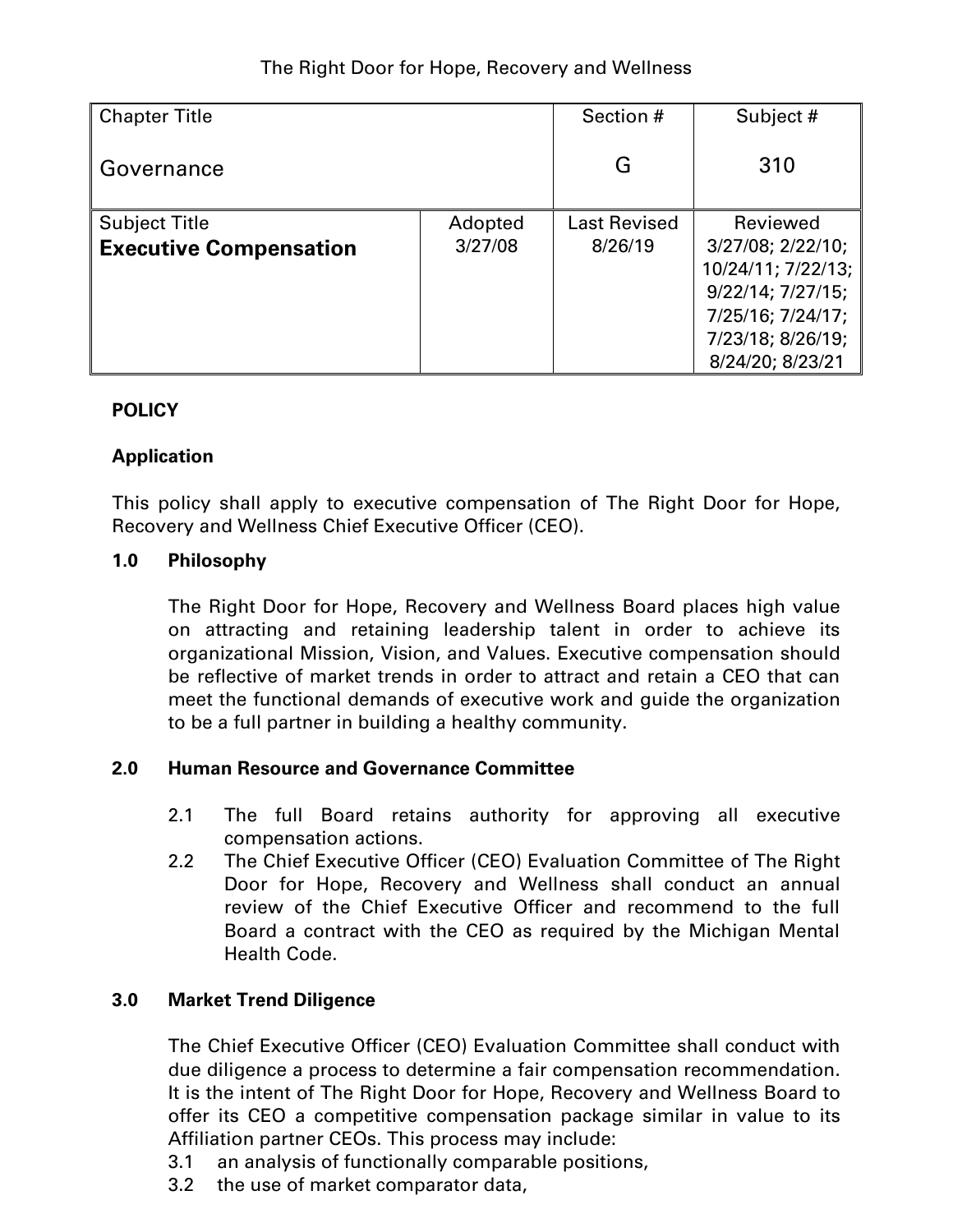# The Right Door for Hope, Recovery and Wellness

| <b>Chapter Title</b><br>Governance |         | Section #           | Subject #<br>310        |  |
|------------------------------------|---------|---------------------|-------------------------|--|
|                                    |         | G                   |                         |  |
| <b>Subject Title</b>               | Adopted | <b>Last Revised</b> | Reviewed                |  |
| <b>Executive Compensation</b>      | 3/27/08 | 8/26/19             | 3/27/08; 2/22/10;       |  |
|                                    |         |                     | 10/24/11; 7/22/13;      |  |
|                                    |         |                     | $9/22/14$ ; $7/27/15$ ; |  |
|                                    |         |                     | 7/25/16; 7/24/17;       |  |
|                                    |         |                     | 7/23/18; 8/26/19;       |  |
|                                    |         |                     | 8/24/20; 8/23/21        |  |

- 3.3 use of Community Mental Health Association of Michigan surveys or other available surveys,
- 3.4 salary consultants
- 3.5 a current comparison of the salaries and perquisites of other CEO's in the MSHN Affiliation

#### **4.0 CEO Contract**

All contract terms shall be explicitly detailed in writing. A written contract shall clearly define effective date and length of contract and terms of compensation including:

- 4.1 base pay,
- 4.2 retirement contributions,
- 4.3 incentive pay if applicable,
- 4.4 health benefit plan,
- 4.5 perquisites,
- 4.6 the terms of compensation at severance,
- 4.7 At a minimum, total compensation shall include all the explicitly defined benefits of the organization's full time staff.

#### **5.0 Declaration of Conflict of Interest**

- 5.1 Committee members shall be independent, unrelated Board Members with no conflict of interests regarding their relationships with the Chief Executive Officer or CEO candidates.
- 5.2 Board Members, present to vote on the CEO contract upon recommendation of the committee, shall also disclose any conflict of interest regarding the CEO and refrain from discussion and voting if any conflict exists.

#### **6.0 Signature**

The Chief Executive Officer contract shall be executed only when it has been signed and dated by the Board Chairperson, the Chief Executive Officer, and witnesses respectively.